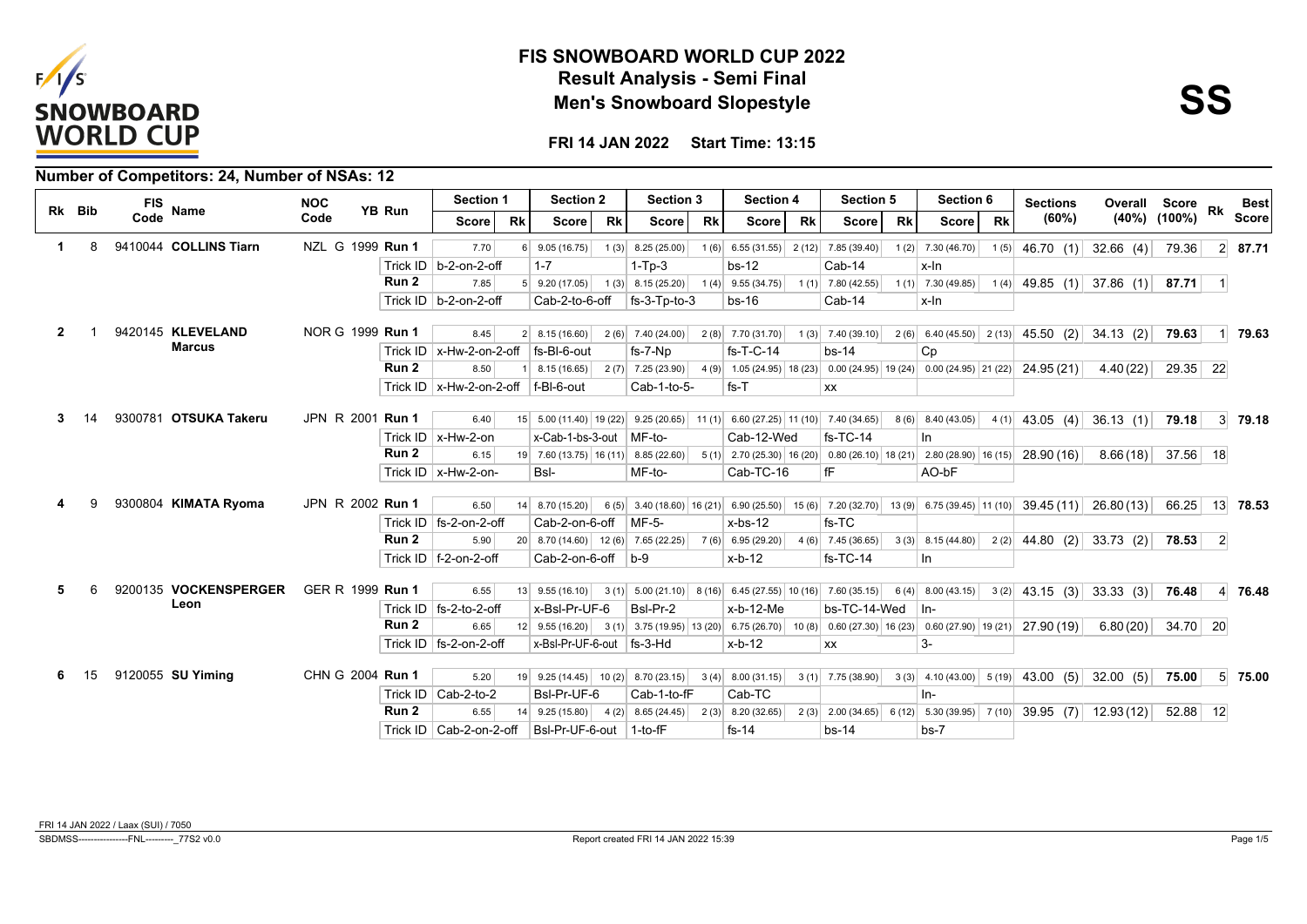



|                  |        | Number of Competitors: 24, Number of NSAs: 12 |                         |                         |                                                      |           |                                                        |           |                                                                                                                                                                        |           |                     |           |                                        |           |           |           |                                                                   |               |                    |                |                 |
|------------------|--------|-----------------------------------------------|-------------------------|-------------------------|------------------------------------------------------|-----------|--------------------------------------------------------|-----------|------------------------------------------------------------------------------------------------------------------------------------------------------------------------|-----------|---------------------|-----------|----------------------------------------|-----------|-----------|-----------|-------------------------------------------------------------------|---------------|--------------------|----------------|-----------------|
|                  | Rk Bib | <b>FIS</b><br><b>Name</b>                     | <b>NOC</b>              | YB Run                  | Section 1                                            |           | <b>Section 2</b>                                       |           | <b>Section 3</b>                                                                                                                                                       |           | <b>Section 4</b>    |           | Section 5                              |           | Section 6 |           | <b>Sections</b>                                                   | Overall Score |                    | Rk             | <b>Best</b>     |
|                  |        | Code                                          | Code                    |                         | Score                                                | <b>Rk</b> | <b>Score</b>                                           | <b>Rk</b> | Score                                                                                                                                                                  | <b>Rk</b> | Score               | <b>Rk</b> | Score                                  | <b>Rk</b> | Score l   | <b>Rk</b> | (60%)                                                             |               | $(40\%)$ $(100\%)$ |                | <b>Score</b>    |
| 7                | 5      | 9531095 CROUCH Brock                          | USA R 1999 Run 1        |                         | 7.20                                                 |           | $9   6.60 (13.80)   12 (16)   7.25 (21.05)  $          |           |                                                                                                                                                                        | 9(9)      | 6.80(27.85)         |           | $8(8)$ 7.40 (35.25) 5 (6) 7.60 (42.85) |           |           |           | $6(3)$ 42.85 (6) 29.33 (8)                                        |               | 72.18              | 7 <sup>1</sup> | 73.93           |
|                  |        |                                               |                         |                         | Trick ID   b-2-on-2-off                              |           | x-Bsl-4-out                                            |           | Cab-1-Tp-3                                                                                                                                                             |           | $Cab-12-Tq$         |           | bs-TC-14-Me                            |           | $fs-7$    |           |                                                                   |               |                    |                |                 |
|                  |        |                                               |                         | Run 2                   | 6.95                                                 |           |                                                        |           | 11 6.50 (13.45) 17 (18) 7.05 (20.50) 10 (11) 7.10 (27.60) 6 (5) 7.60 (35.20) 5 (2) 8.20 (43.40)                                                                        |           |                     |           |                                        |           |           |           | $4(1)$ 43.40 (4) 30.53 (4) 73.93                                  |               |                    | $\vert$ 3      |                 |
|                  |        |                                               |                         |                         | Trick ID $ $ bs-2-on-2-off                           |           | x-Bsl-4-off                                            |           | fs-5-Hd                                                                                                                                                                |           |                     |           | Cab-12-Ng-to-Tg $ $ bs-TC-14-Me        |           | $fs-7$    |           |                                                                   |               |                    |                |                 |
| 8                |        | 9420072 SANDBECH Staale                       | NOR G 1993 <b>Run 1</b> |                         | 6.80                                                 |           | 11 6.50 (13.30) 14 (17) 8.35 (21.65)                   |           |                                                                                                                                                                        |           | $7(5)$ 6.95 (28.60) |           |                                        |           |           |           | $7(4)$ 6.00 (34.60) 9 (14) 7.30 (41.90) 8 (5) 41.90 (8) 30.93 (6) |               | 72.83              |                | 6 72.83         |
|                  |        |                                               |                         |                         | Trick ID   fB-to-bs-Bsl                              |           | x-Bsl-4-off                                            |           | MF-to-                                                                                                                                                                 |           | $Cab-12$            |           | $fs-14$                                |           | $bs-7$    |           |                                                                   |               |                    |                |                 |
|                  |        |                                               |                         | Run <sub>2</sub>        | 4.40                                                 |           |                                                        |           | 23 6.35 (10.75) 21 (19) 7.95 (18.70) 19 (5) 6.95 (25.65) 13 (6) 1.15 (26.80) 17 (19) 4.90 (31.70) 13 (12) 31.70 (13)                                                   |           |                     |           |                                        |           |           |           |                                                                   | 8.26(19)      | $39.96$ 14         |                |                 |
|                  |        |                                               |                         |                         | Trick ID   fs-BsI-Pr-2                               |           | x-Bsl-6-off                                            |           | MF-to-                                                                                                                                                                 |           | $Cab-12$            |           | $fs-14$                                |           | bs-a      |           |                                                                   |               |                    |                |                 |
| 9                |        | 9531194 FITZSIMONS Sean                       | USA R 2000 Run 1        |                         | 5.85                                                 |           |                                                        |           | 17 6.35 (12.20) 16 (18) 3.95 (16.15) 20 (18) 7.80 (23.95) 18 (2) 7.20 (31.15) 15 (9) 6.10 (37.25) 15 (14) 37.25 (15) 28.26 (9)                                         |           |                     |           |                                        |           |           |           |                                                                   |               | 65.51 14 72.80     |                |                 |
|                  |        |                                               |                         |                         | Trick ID   Cab-2-to-2-                               |           | <b>BsI-UF-out</b>                                      |           | x-bs-Rd-Ng                                                                                                                                                             |           | fs-TC               |           | $bs-TC-14-Wed$ In-                     |           |           |           |                                                                   |               |                    |                |                 |
|                  |        |                                               |                         | Run 2                   | 3.60                                                 |           |                                                        |           | 24 6.25 (9.85) 22 (20) 7.35 (17.20) 21 (8) 7.95 (25.15) 17 (4) 7.10 (32.25) 11 (6) 8.15 (40.40) 6 (2) 40.40 (6) 32.40 (3)                                              |           |                     |           |                                        |           |           |           |                                                                   |               | 72.80              |                |                 |
|                  |        |                                               |                         |                         | Trick ID   Cab-2-to-2                                |           | BsI-UF-out-                                            |           | $1-to$ -f $F$                                                                                                                                                          |           | $fs-TC-14$          |           | $bs-TC-14-Wed$   fs-7                  |           |           |           |                                                                   |               |                    |                |                 |
| 10               | 20     | 9040200 COX Matthew                           | AUS R 1998 Run 1        |                         | 8.15                                                 |           | $3 \mid 5.70(13.85) \mid 11(20) \mid 9.05(22.90) \mid$ |           |                                                                                                                                                                        |           | $4(2)$ 6.65 (29.55) |           |                                        |           |           |           |                                                                   |               | 72.08              |                | $8 \mid 72.08$  |
|                  |        |                                               |                         |                         | Trick ID $\vert x\text{-}\text{bs-}2\text{-}on\vert$ |           | Bsl-Pr-2-out                                           |           | Cab-7-to-Rd                                                                                                                                                            |           | $x$ -bs-12          |           | $oT-fs-14$                             |           | AO-bs-3   |           |                                                                   |               |                    |                |                 |
|                  |        |                                               |                         | Run 2                   | 4.80                                                 |           |                                                        |           |                                                                                                                                                                        |           |                     |           |                                        |           |           |           |                                                                   |               | $32.03$ 21         |                |                 |
|                  |        |                                               |                         | Trick $ID$ bs-Ls        |                                                      |           | $50-$                                                  |           | 22 1.75 (6.55) 24 (23) 7.15 (13.70) 23 (10) 3.25 (16.95) 22 (19) 2.00 (18.95) 22 (12) 2.55 (21.50) 22 (18) 21.50 (22) 10.53 (14)<br>$bs-9$                             |           | x-b-5-Ng            |           | $fs-3-TK$                              |           | AO-bs-3   |           |                                                                   |               |                    |                |                 |
|                  |        |                                               |                         |                         |                                                      |           |                                                        |           |                                                                                                                                                                        |           |                     |           |                                        |           |           |           |                                                                   |               |                    |                |                 |
| 11               | 23     | 9531350 CANTER Jake                           | USA G 2003 Run 1        |                         | 6.60                                                 | 12        | $1.10(7.70)$ 24 (24)                                   |           | $0.55(8.25)$ 24 (24) 6.50 (14.75) 22 (13) 6.20 (20.95) 20 (12) 6.70 (27.65) 19 (11) 27.65 (19)                                                                         |           |                     |           |                                        |           |           |           |                                                                   | 8.00(21)      | 35.65 21 70.28     |                |                 |
|                  |        |                                               |                         |                         | Trick ID $\vert$ Cab-2-to-2                          |           | BsI-Pr-UF-6                                            |           |                                                                                                                                                                        |           | $x$ -bs-12          |           | $bs-12$                                |           | $fs-7$    |           |                                                                   |               |                    |                |                 |
|                  |        |                                               |                         | Run 2                   | 6.50                                                 |           |                                                        |           | 15 9.10 (15.60) 7 (4) 8.70 (24.30) 3 (2) 6.50 (30.80) 3 (11) 6.30 (37.10) 2 (9) 6.65 (43.75 3 (6) 43.75 (3) 26.53 (9) 70.28                                            |           |                     |           |                                        |           |           |           |                                                                   |               |                    | -5             |                 |
|                  |        |                                               |                         |                         | Trick ID $ $ Cab-2-to-2-                             |           | BsI-Pr-UF-                                             |           | 1-to-fs-Rd                                                                                                                                                             |           | $x-b-12$            |           | $bs-12$                                |           | Cab-7     |           |                                                                   |               |                    |                |                 |
| 12 <sup>12</sup> | 13     | 9400053 VELDEN van der                        | NED R 2000 Run 1        |                         | 9.40                                                 |           |                                                        |           | $1\begin{pmatrix} 6.70(16.10) & 3(13) & 3.60(19.70) & 14(19) & 6.50(26.20) & 13(13) & 8.55(34.75) & 7(1) & 5.75(40.50) & 10(15) & 40.50(10) & 27.86(11) \end{pmatrix}$ |           |                     |           |                                        |           |           |           |                                                                   |               | 68.36              |                | $9 \quad 68.36$ |
|                  |        | <b>Niek</b>                                   |                         | Trick ID $\vert$ 1-to-3 |                                                      |           | $f-BI-4$                                               |           | x-bs-Rd                                                                                                                                                                |           | $bs-12$             |           | $x$ -bs-TC-16-Wed   In                 |           |           |           |                                                                   |               |                    |                |                 |
|                  |        |                                               |                         | Run 2                   | 7.40                                                 |           |                                                        |           | 9 6.75 (14.15) 14 (16) 5.80 (19.95) 13 (17) 6.25 (26.20) 12 (15) 1.65 (27.85) 14 (15) 2.80 (30.65) 14 (15) 30.65 (14)                                                  |           |                     |           |                                        |           |           |           |                                                                   | 9.33(16)      | $39.98$ 13         |                |                 |
|                  |        |                                               |                         |                         | Trick ID   fs-1-2-on-2-off                           |           | l fs-Bsl-6-off                                         |           | <b>MF</b>                                                                                                                                                              |           | $bs-12$             |           | x-bs-TC-14                             |           | $fs-3$    |           |                                                                   |               |                    |                |                 |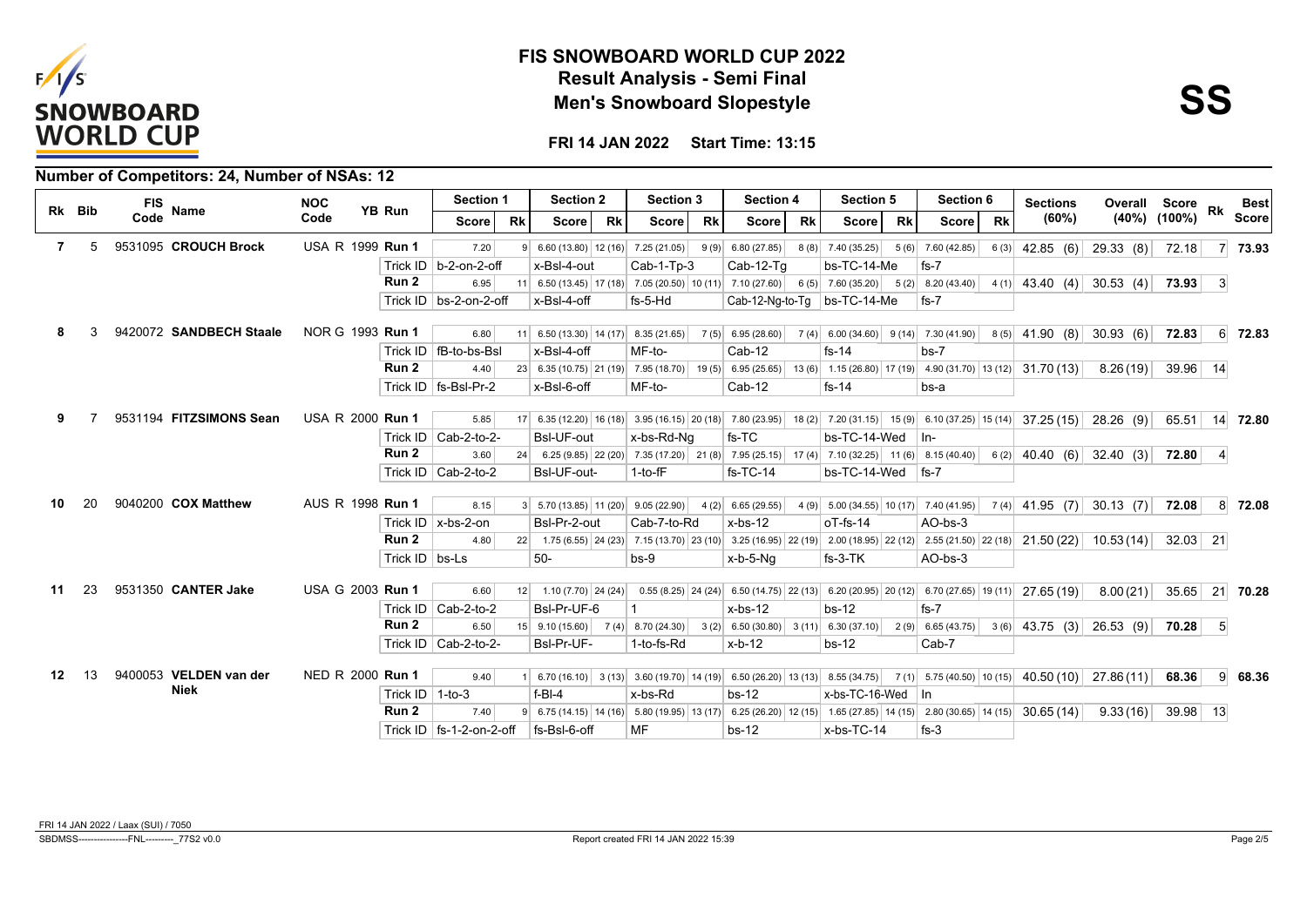



|     |        |            | <b>Number of Competitors: 24, Number of NSAs: 12</b> |                  |               |                                             |           |                                                    |           |                                                                                    |           |                                                                                                                                                                                                                                                                                               |                                                                        |           |                     |           |                                                 |               |                    |                 |              |
|-----|--------|------------|------------------------------------------------------|------------------|---------------|---------------------------------------------|-----------|----------------------------------------------------|-----------|------------------------------------------------------------------------------------|-----------|-----------------------------------------------------------------------------------------------------------------------------------------------------------------------------------------------------------------------------------------------------------------------------------------------|------------------------------------------------------------------------|-----------|---------------------|-----------|-------------------------------------------------|---------------|--------------------|-----------------|--------------|
|     | Rk Bib | <b>FIS</b> | <b>Name</b>                                          | <b>NOC</b>       | <b>YB Run</b> | Section 1                                   |           | <b>Section 2</b>                                   |           | <b>Section 3</b>                                                                   |           | <b>Section 4</b>                                                                                                                                                                                                                                                                              | <b>Section 5</b>                                                       |           | Section 6           |           | <b>Sections</b>                                 | Overall Score |                    | Rk              | <b>Best</b>  |
|     |        | Code       |                                                      | Code             |               | <b>Score</b>                                | <b>Rk</b> | <b>Score</b>                                       | <b>Rk</b> | Score                                                                              | <b>Rk</b> | <b>Rk</b><br><b>Score</b>                                                                                                                                                                                                                                                                     | Score                                                                  | <b>Rk</b> | <b>Score</b>        | <b>Rk</b> | (60%)                                           |               | $(40\%)$ $(100\%)$ |                 | <b>Score</b> |
| 13  | 24     |            | 9200131 VICKTOR Noah                                 | GER G 2001 Run 1 |               | 1.45                                        | 24        |                                                    |           |                                                                                    |           | 7.25 (8.70) 23 (12) 1.70 (10.40) 23 (22) 3.50 (13.90) 23 (21) 4.90 (18.80) 23 (18) 7.00 (25.80)                                                                                                                                                                                               |                                                                        |           |                     | 22(8)     | 25.80(22)                                       | 19.46(17)     | 45.26              | 17 <sup>1</sup> | 68.10        |
|     |        |            |                                                      |                  |               | Trick ID   50-t-fs-Bsl                      |           | Wr-to-In                                           |           | $fs-3-to-5$                                                                        |           | Cab-9                                                                                                                                                                                                                                                                                         | $bs-DC-10$                                                             |           | $bs-7$              |           |                                                 |               |                    |                 |              |
|     |        |            |                                                      |                  | Run 2         | 7.70                                        |           |                                                    |           | $7 \mid 7.25(14.95) \mid 10(14) \mid 7.55(22.50) \mid$                             |           | $6(7)$ 6.50 (29.00) 5 (11) 6.90 (35.90)                                                                                                                                                                                                                                                       |                                                                        |           |                     |           | $4(8)$ 5.00 (40.90) 5 (11) 40.90 (5) 27.20 (6)  |               | 68.10              | -6              |              |
|     |        |            |                                                      |                  |               | Trick ID $\vert$ 50-to-fB-2-off             |           | Wr-to-In                                           |           | $3-to-5$                                                                           |           | Cab-12                                                                                                                                                                                                                                                                                        | bs-TC-14-Wed                                                           |           | $bs-5$              |           |                                                 |               |                    |                 |              |
| 14  | 17     |            | 9300815 KUNITAKE Hiroaki                             | JPN G 2002 Run 1 |               | 7.00                                        |           |                                                    |           |                                                                                    |           |                                                                                                                                                                                                                                                                                               |                                                                        |           |                     |           |                                                 |               |                    |                 |              |
|     |        |            |                                                      |                  |               | Trick ID $ $ bs-BsI-to-fB-2-off             |           | $10$ 6.70 (13.70) 13 (13) 8.80 (22.50)<br>BI-4-out |           | Cab-1-to-Rd                                                                        |           | $6(3)$ 6.60 (29.10) 6 (10) 7.50 (36.60) 4 (5) 5.00 (41.60) 9 (17) 41.60 (9) 26.26 (14)<br>Cab-12                                                                                                                                                                                              | $bs-14-Nq-to-Tq$ In                                                    |           |                     |           |                                                 |               | 67.86              |                 | 10 67.86     |
|     |        |            |                                                      |                  | Run 2         | 6.50                                        |           | $0.90(7.40)$ 23 (24)                               |           |                                                                                    |           | 0.20 (7.60) $\begin{vmatrix} 24 & 24 \end{vmatrix}$ 2.50 (10.10) 24 (21) 1.40 (11.50) 24 (16) 2.50 (14.00) 24 (19) 14.00 (24)                                                                                                                                                                 |                                                                        |           |                     |           |                                                 | 1.73(24)      | $15.73$ 24         |                 |              |
|     |        |            |                                                      |                  |               | Trick ID   Hw-2-on-2-off                    | 15        | BsI-UF-6-off                                       |           | <b>XX</b>                                                                          |           | $fs-7$                                                                                                                                                                                                                                                                                        | $bs-16$                                                                |           |                     |           |                                                 |               |                    |                 |              |
|     |        |            |                                                      |                  |               |                                             |           |                                                    |           |                                                                                    |           |                                                                                                                                                                                                                                                                                               |                                                                        |           |                     |           |                                                 |               |                    |                 |              |
|     |        |            | 9200129 GUETL Leon                                   | GER R 2001 Run 1 |               | 7.40                                        |           | $7$ 7.55 (14.95)                                   |           | $8(8)$ 5.80 (20.75) 10 (15) 6.90 (27.65)                                           |           |                                                                                                                                                                                                                                                                                               | $9(6)$ 5.60 (33.25) 11 (16) 5.25 (38.50) 14 (16) 38.50 (14) 25.20 (15) |           |                     |           |                                                 |               | 63.70 15 67.28     |                 |              |
|     |        |            |                                                      |                  |               | Trick ID   x-BsI-Pr-2                       |           | Wr-to-UF                                           |           | $Cab-1-to-3$                                                                       |           | $fs-D-12$                                                                                                                                                                                                                                                                                     | $x-b-12$                                                               |           | fs-a                |           |                                                 |               |                    |                 |              |
|     |        |            |                                                      |                  | Run 2         | 7.50                                        |           |                                                    |           |                                                                                    |           | 8 7.70 (15.20) 9 (10) 5.10 (20.30) 12 (18) 6.60 (26.90) 9 (10) 7.30 (34.20)                                                                                                                                                                                                                   |                                                                        |           | $7(4)$ 5.35 (39.55) |           | $8(8)$ 39.55 $(8)$ 27.73 $(5)$                  |               | 67.28              | $\overline{7}$  |              |
|     |        |            |                                                      |                  |               | Trick $ID \mid x-BsI-Pr-2$                  |           | Wr-to-UF                                           |           | Cab-1-Tp-to-1                                                                      |           | $x-b-12$                                                                                                                                                                                                                                                                                      | Cab-14                                                                 |           | fs-a                |           |                                                 |               |                    |                 |              |
|     |        |            |                                                      |                  |               |                                             |           |                                                    |           |                                                                                    |           |                                                                                                                                                                                                                                                                                               |                                                                        |           |                     |           |                                                 |               |                    |                 |              |
|     |        |            | 9050254 AMSUESS Moritz                               | AUT G 1998 Run 1 |               | 8.05                                        |           | $4 \mid 7.45(15.50)$                               |           |                                                                                    |           | 5 (9) 3.55 (19.05) 15 (20) 6.95 (26.00) 14 (4) 5.65 (31.65) 14 (15) 7.15 (38.80) 13 (7) 38.80 (13) 28.13 (10)                                                                                                                                                                                 |                                                                        |           |                     |           |                                                 |               | 66.93 11 66.93     |                 |              |
|     |        |            |                                                      |                  |               | Trick ID   Tr-fs-Bsl                        |           | x-Bsl-UF-6-out In                                  |           |                                                                                    |           | $bs-16$                                                                                                                                                                                                                                                                                       | $x-b-12$                                                               |           | bF                  |           |                                                 |               |                    |                 |              |
|     |        |            |                                                      |                  | Run 2         | 7.85                                        |           |                                                    |           | $5 \mid 7.60(15.45) \mid 8(11) \mid 3.30(18.75) \mid 18(21) \mid 8.85(27.60) \mid$ |           |                                                                                                                                                                                                                                                                                               | $6(2)$ 0.70 (28.30) 12 (22) 0.00 (28.30) 17 (22) 28.30 (17)            |           |                     |           |                                                 | 6.66(21)      | $34.96$ 19         |                 |              |
|     |        |            |                                                      |                  |               | Trick ID   Tr-fs-Bsl                        |           | x-Bsl-UF-6-off                                     |           | $\vert$ x-b-5                                                                      |           | $bs-16$                                                                                                                                                                                                                                                                                       | $x-b-12$                                                               |           | <b>XX</b>           |           |                                                 |               |                    |                 |              |
| 17. | 10     |            | 9531163 WINKELMANN                                   | USA R 2000 Run 1 |               | 7.80                                        |           |                                                    |           |                                                                                    |           | $5\begin{pmatrix} 6.70 \ (14.50) & 9 \ (13) & 5.95 \ (20.45) & 12 \ (14) & 6.15 \ (26.60) & 12 \ (19) & 6.25 \ (32.85) & 12 \ (11) & 6.50 \ (39.35) & 12 \ (12) & 39.35 \ (12) & 26.93 \ (12) & 20.93 \ (12) & 21.04 \ (12) & 22.04 \ (12) & 23.05 \ (12) & 24.06 \ (12) & 25.07 \ (12) & 26$ |                                                                        |           |                     |           |                                                 |               | 66.28              |                 | 12 66.28     |
|     |        |            | Luke                                                 |                  |               | Trick ID   Tr-BsI-Pr-2                      |           | x-Bsl-3-out                                        |           | bs-5-Np                                                                            |           | $x$ -bs-12                                                                                                                                                                                                                                                                                    | $fs-12$                                                                |           | x-AO-bs-3-          |           |                                                 |               |                    |                 |              |
|     |        |            |                                                      |                  | Run 2         | 7.95                                        |           |                                                    |           |                                                                                    |           | $3\begin{pmatrix} 6.60 & (14.55) & 13 & (17) & 6.20 & (20.75) & 9 & (14) & 1.95 & (22.70) & 21 & (22) & 1.00 & (23.70) & 21 & (20) & 6.60 & (30.30) & 15 & (7) & 30.30 & (15) \end{pmatrix}$                                                                                                  |                                                                        |           |                     |           |                                                 | 9.06(17)      | 39.36 15           |                 |              |
|     |        |            |                                                      |                  |               | Trick ID   bs-BsI-Pr-2                      |           | Cab-1-to-3-off-                                    |           | $bs-5-Np$                                                                          |           | x-bs-TC-                                                                                                                                                                                                                                                                                      | <b>XX</b>                                                              |           | $fs-7$              |           |                                                 |               |                    |                 |              |
|     |        |            |                                                      |                  |               |                                             |           |                                                    |           |                                                                                    |           |                                                                                                                                                                                                                                                                                               |                                                                        |           |                     |           |                                                 |               |                    |                 |              |
| 18  |        |            | 9420133 ROISLAND Mons                                | NOR R 1997 Run 1 |               | 6.25                                        |           | $16$ 8.80 (15.05)                                  |           | $7(4)$ 7.85 (22.90)                                                                |           | 4 (7) 6.30 (29.20) 5 (17) 1.10 (30.30) 17 (21) 1.80 (32.10) 17 (23) 32.10 (17)                                                                                                                                                                                                                |                                                                        |           |                     |           |                                                 | 9.86(20)      | 41.96              |                 | 19 65.55     |
|     |        |            |                                                      |                  |               | Trick ID   Cab-1-on-bs-3-out                |           | BsI-UF-6                                           |           | MF-to-                                                                             |           | $x-b-12$                                                                                                                                                                                                                                                                                      | $fs-14$                                                                |           | a                   |           |                                                 |               |                    |                 |              |
|     |        |            |                                                      |                  | Run 2         | 5.70                                        | 21        |                                                    |           |                                                                                    |           | $8.95(14.65)$ 11 (5) 5.85 (20.50) 10 (16) 6.00 (26.50) 11 (16) 7.25 (33.75)                                                                                                                                                                                                                   |                                                                        |           |                     |           | $8(5)$ 4.60 (38.35) $9(13)$ 38.35 (9) 27.20 (6) |               | 65.55              | -8              |              |
|     |        |            |                                                      |                  |               | Trick ID   Cab-1-to-bs-3-out   BsI-UF-3-off |           |                                                    |           | bs-1-Hd                                                                            |           | $x-bs-12$                                                                                                                                                                                                                                                                                     | $fs-14$                                                                |           | fs-a                |           |                                                 |               |                    |                 |              |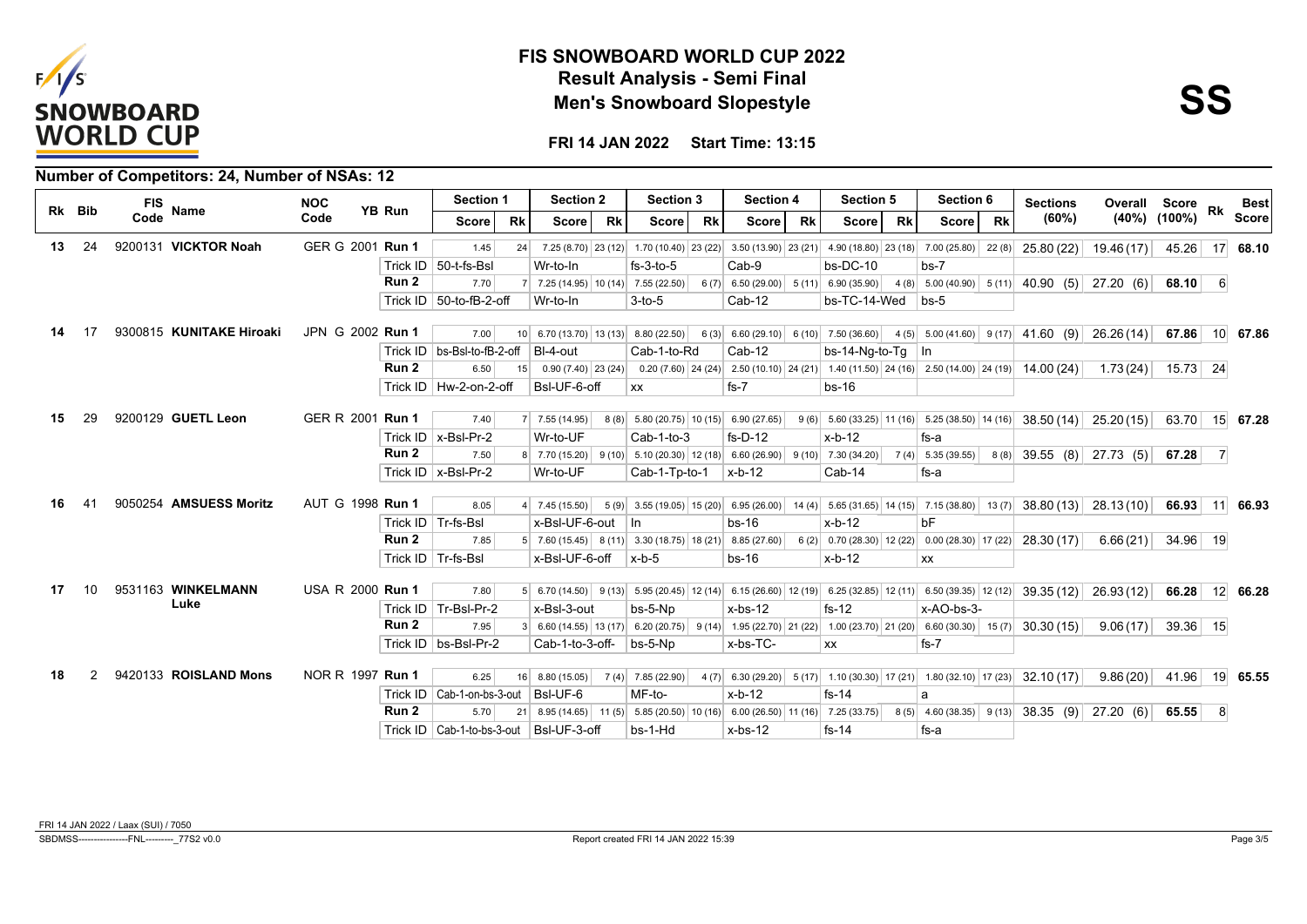



**FRI 14 JAN 2022 Start Time: 13:15**

|       |        |                              | Number of Competitors: 24, Number of NSAs: 12 |                  |                                |                                          |                 |                           |           |                   |           |                               |           |                                                                                                                                             |           |                                                                                                             |           |                                                                                                                       |           |                    |                |                 |
|-------|--------|------------------------------|-----------------------------------------------|------------------|--------------------------------|------------------------------------------|-----------------|---------------------------|-----------|-------------------|-----------|-------------------------------|-----------|---------------------------------------------------------------------------------------------------------------------------------------------|-----------|-------------------------------------------------------------------------------------------------------------|-----------|-----------------------------------------------------------------------------------------------------------------------|-----------|--------------------|----------------|-----------------|
|       | Rk Bib | <b>FIS</b>                   | Name                                          | <b>NOC</b>       | <b>YB Run</b>                  | <b>Section 1</b>                         |                 | <b>Section 2</b>          |           | <b>Section 3</b>  |           | Section 4                     |           | <b>Section 5</b>                                                                                                                            |           | Section 6                                                                                                   |           | <b>Sections</b>                                                                                                       | Overall   | <b>Score</b>       | <b>Rk</b>      | <b>Best</b>     |
|       |        | Code                         |                                               | Code             |                                | <b>Score</b>                             | <b>Rk</b>       | <b>Score</b>              | <b>Rk</b> | <b>Score</b>      | <b>Rk</b> | <b>Score</b>                  | <b>Rk</b> | <b>Score</b>                                                                                                                                | <b>Rk</b> | <b>Score</b>                                                                                                | <b>Rk</b> | (60%)                                                                                                                 |           | $(40\%)$ $(100\%)$ |                | <b>Score</b>    |
| 19    | 51     |                              | 9420129 KLEIVDAL Stian                        | NOR R 1997 Run 1 |                                | 5.55                                     |                 |                           |           |                   |           |                               |           |                                                                                                                                             |           | 18 5.50 (11.05) 20 (21) 7.05 (18.10) 18 (12) 1.00 (19.10) 21 (22) 0.00 (19.10) 22 (24) 3.80 (22.90) 23 (21) |           | 22.90 (23)                                                                                                            | 6.13(22)  | 29.03              | 23             | 65.01           |
|       |        |                              |                                               |                  |                                | Trick ID $x$ -Cab-2-to-2                 |                 | Bsl-Pr-2                  |           | $Cab-1-to-3$      |           | $x$ -bs-12                    |           | XX                                                                                                                                          |           | a-Fa                                                                                                        |           |                                                                                                                       |           |                    |                |                 |
|       |        |                              |                                               |                  | Run 2                          | 6.20                                     |                 |                           |           |                   |           |                               |           | 18 5.65 (11.85) 20 (22) 7.05 (18.90) 17 (11) 6.70 (25.60) 14 (9) 7.00 (32.60)                                                               |           | $9(7)$ 5.35 (37.95)                                                                                         | 10(8)     | $37.95(10)$ 27.06 (8)                                                                                                 |           | 65.01              | $\overline{9}$ |                 |
|       |        |                              |                                               |                  |                                | Trick ID   Cab-2-to-2-                   |                 | Bsl-Pr-2                  |           | Cab-1-to-3        |           | $x$ -bs-12                    |           | $fs-14$                                                                                                                                     |           | AF                                                                                                          |           |                                                                                                                       |           |                    |                |                 |
|       |        |                              | 9510438 HUBER Nicolas                         | SUI G 1995 Run 1 |                                |                                          |                 |                           |           |                   |           |                               |           |                                                                                                                                             |           |                                                                                                             |           |                                                                                                                       |           |                    |                |                 |
|       | 18     |                              |                                               |                  |                                | 4.80                                     |                 |                           |           |                   |           |                               |           |                                                                                                                                             |           | 21 7.30 (12.10) 17 (11) 6.00 (18.10) 18 (13) 6.50 (24.60) 17 (13) 6.05 (30.65) 16 (13) 3.95 (34.60) 16 (20) |           | $34.60(16)$ 24.53(16)                                                                                                 |           | 59.13              |                | 16 59.13        |
|       |        |                              |                                               |                  |                                | Trick ID   Cab-1-bs-3-out-               |                 | BsI-UF-6-out              |           | $bs-10$           |           | $fs-DC$                       |           | $Cab-12$                                                                                                                                    |           | bs-a                                                                                                        |           |                                                                                                                       |           |                    |                |                 |
|       |        |                              |                                               |                  | Run 2                          | 6.35                                     | 17              |                           |           |                   |           |                               |           |                                                                                                                                             |           | 6.85 (13.20) 19 (15) 6.00 (19.20) 15 (15) 6.40 (25.60) 14 (14) 1.75 (27.35) 15 (14) 0.80 (28.15) 18 (20)    |           | $28.15(18)$ 10.13(15)                                                                                                 |           | $38.28$ 16         |                |                 |
|       |        |                              |                                               |                  |                                | Trick ID   Cab-1-b-3-out                 |                 | BsI-UF-6-out              |           | $bs-10$           |           | fs-D                          |           | Cab-16                                                                                                                                      |           |                                                                                                             |           |                                                                                                                       |           |                    |                |                 |
| 21    | 33     |                              | 9480582 KHADARIN                              | RUS R 1998 Run 1 |                                | 4.10                                     |                 |                           |           |                   |           |                               |           |                                                                                                                                             |           | 22 7.35 (11.45) 18 (10) 7.10 (18.55) 17 (11) 6.20 (24.75) 16 (18) 1.00 (25.75) 18 (22) 4.20 (29.95) 18 (18) |           | 29.95(18)                                                                                                             | 10.93(19) | 40.88              |                | 20 57.96        |
|       |        |                              | Vladislav                                     |                  |                                | Trick ID   Cab-2-on-2-off                |                 | BsI-UF-6-out              |           | $fs-1-Tp-to-3$    |           | $-bs-12$                      |           | $x$ -bs-T-C                                                                                                                                 |           | bs-a                                                                                                        |           |                                                                                                                       |           |                    |                |                 |
|       |        |                              |                                               |                  | Run <sub>2</sub>               | 6.60                                     |                 |                           |           |                   |           |                               |           |                                                                                                                                             |           | 13 7.30 (13.90) 15 (13) 7.05 (20.95) 8 (11) 6.50 (27.45) 8 (11) 5.10 (32.55) 10 (10) 3.95 (36.50) 11 (14)   |           | $36.50(11)$ 21.46(11)                                                                                                 |           | 57.96 10           |                |                 |
|       |        |                              |                                               |                  |                                | Trick ID   Cab-2-on-2-off                |                 | BsI-UF-6-off              |           | $1-Np-3$          |           | $bs-12$                       |           | x-bs-TC-14                                                                                                                                  |           |                                                                                                             |           |                                                                                                                       |           |                    |                |                 |
| 22    | 26     |                              | 9050251 MILLAUER                              | AUT R 1994 Run 1 |                                | 5.15                                     | 20 <sup>1</sup> |                           |           |                   |           |                               |           | 4.40 (9.55) 22 (23) 5.00 (14.55) 21 (16) 4.90 (19.45) 20 (20) 1.30 (20.75) 21 (20) 6.90 (27.65)                                             |           |                                                                                                             | 19(9)     | $27.65(19)$ 17.60(18)                                                                                                 |           | 45.25              |                | 18 57.78        |
|       |        |                              | <b>Clemens</b>                                |                  |                                | Trick ID $x$ -Hw-2-to-2-out              |                 | fB-6-out                  |           | $1$ -in- $3$ -out |           | $x$ -bs-12                    |           | $fs-3$                                                                                                                                      |           | Mc                                                                                                          |           |                                                                                                                       |           |                    |                |                 |
|       |        |                              |                                               |                  | Run 2                          | 7.95                                     |                 |                           |           |                   |           |                               |           | $3 \mid 7.75(15.70) \mid 6(8) \mid 3.30(19.00) \mid 16(21) \mid 5.60(24.60) \mid 19(17) \mid 3.70(28.30) \mid 12(11) \mid 6.95(35.25) \mid$ |           |                                                                                                             | 12(5)     | 35.25(12)                                                                                                             | 22.53(10) | 57.78 11           |                |                 |
|       |        |                              |                                               |                  |                                | Trick ID   x-Hw-2-on-2-off   f-BsI-6-out |                 |                           |           | $bs-1-Np-3$       |           | $x-b-12$                      |           | fs-DC-14                                                                                                                                    |           | In                                                                                                          |           |                                                                                                                       |           |                    |                |                 |
|       |        |                              |                                               |                  |                                |                                          |                 |                           |           |                   |           |                               |           |                                                                                                                                             |           |                                                                                                             |           |                                                                                                                       |           |                    |                |                 |
| 23    | 22     |                              | 9420140 TISCHENDORF                           | NOR R 1997 Run 1 |                                | 7.25                                     |                 |                           |           |                   |           |                               |           |                                                                                                                                             |           | 8 5.80 (13.05) 15 (19) 7.25 (20.30) 13 (9) 1.00 (21.30) 19 (22) 2.70 (24.00) 19 (19) 2.60 (26.60) 21 (22)   |           | 26.60(21)                                                                                                             | 4.00(23)  | 30.60              |                | $22 \mid 38.00$ |
|       |        |                              | Fridtjof                                      |                  |                                | Trick ID   bF-in-bs-1-out                |                 | x-Bsl-4-off               |           | $Hd-1$            |           | $x$ -bs-12                    |           | <b>XX</b>                                                                                                                                   |           | bs-a                                                                                                        |           |                                                                                                                       |           |                    |                |                 |
|       |        |                              |                                               |                  | Run 2                          | 7.40                                     |                 |                           |           |                   |           |                               |           |                                                                                                                                             |           | 9 6.05 (13.45) 17 (21) 4.20 (17.65) 20 (19) 5.50 (23.15) 20 (18) 1.25 (24.40) 20 (18) 2.80 (27.20) 20 (15)  |           | 27.20(20)                                                                                                             | 10.80(13) | 38.00 17           |                |                 |
|       |        |                              |                                               |                  |                                | Trick ID   bF-to-bs-1-out                |                 | x-Bsl-4                   |           | Hd-to-            |           | $x-b-12$                      |           | bs-14-Ng-to-I                                                                                                                               |           |                                                                                                             |           |                                                                                                                       |           |                    |                |                 |
|       |        |                              |                                               |                  |                                |                                          |                 |                           |           |                   |           |                               |           |                                                                                                                                             |           |                                                                                                             |           |                                                                                                                       |           |                    |                |                 |
| 24    | 21     |                              | 9500081 MATTSSON Niklas                       | SWE R 1992 Run 1 |                                | 2.30                                     |                 |                           |           |                   |           |                               |           |                                                                                                                                             |           |                                                                                                             |           | 23 7.80 (10.10) 21 (7) 0.95 (11.05) 22 (23) 0.10 (11.15) 24 (24) 0.10 (11.25) 24 (23) 0.10 (11.35) 24 (24) 11.35 (24) | 2.13(24)  | 13.48              |                | 24 22.28        |
|       |        |                              |                                               |                  |                                | Trick ID   fB-bs-2-out                   |                 | Wr-to-In-                 |           | $fs-D-$           |           | <b>XX</b>                     |           | XX                                                                                                                                          |           | <b>XX</b>                                                                                                   |           |                                                                                                                       |           |                    |                |                 |
|       |        |                              |                                               |                  | Run <sub>2</sub>               | 8.05                                     |                 | $2 \mid 7.75(15.80) \mid$ |           |                   |           |                               |           |                                                                                                                                             |           |                                                                                                             |           | 18.15(23)                                                                                                             | 4.13(23)  | $22.28$ 23         |                |                 |
|       |        |                              |                                               |                  |                                | Trick ID $ $ fB-to-bs-BsI-2-off          |                 | x-Wr-to-UF                |           | $fs-D-9$          |           | XX                            |           | $bs-3$                                                                                                                                      |           | XX                                                                                                          |           |                                                                                                                       |           |                    |                |                 |
|       |        | <b>Conditions on course:</b> |                                               |                  |                                |                                          |                 |                           |           |                   |           |                               |           |                                                                                                                                             |           |                                                                                                             |           |                                                                                                                       |           |                    |                |                 |
| SUNNY |        |                              |                                               |                  | <b>Snow Conditions: Packed</b> |                                          |                 |                           |           |                   |           | Snow Temperature: -6°C / 21°F |           |                                                                                                                                             |           |                                                                                                             |           | Air Temperature: -2°C / 28°F                                                                                          |           |                    |                |                 |
|       |        |                              |                                               |                  |                                |                                          |                 |                           |           |                   |           |                               |           |                                                                                                                                             |           |                                                                                                             |           |                                                                                                                       |           |                    |                |                 |
|       |        |                              |                                               |                  |                                |                                          |                 |                           |           |                   |           |                               |           |                                                                                                                                             |           |                                                                                                             |           |                                                                                                                       |           |                    |                |                 |

FRI 14 JAN 2022 / Laax (SUI) / 7050